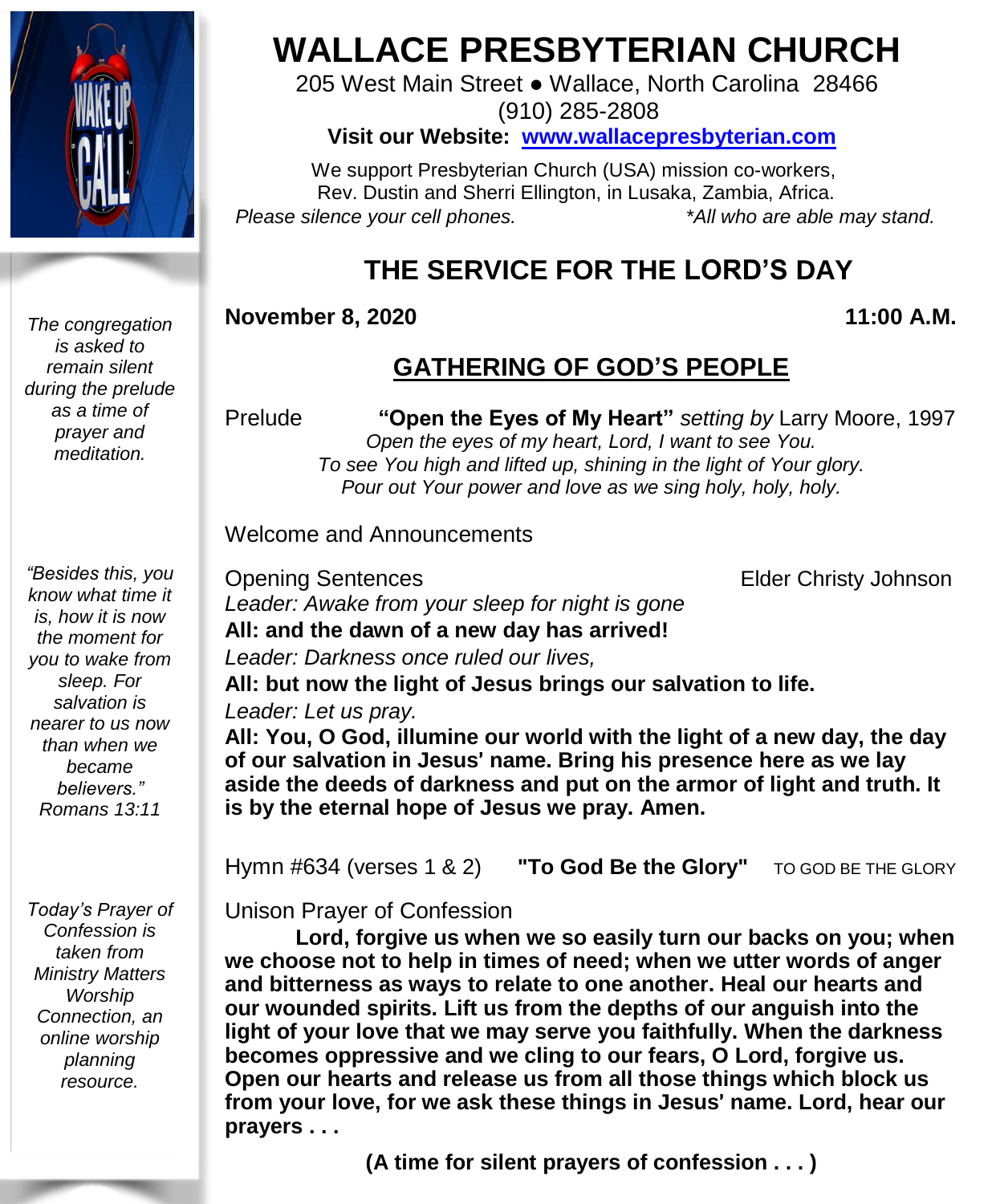

*Rise up and give us*

*Glory to God,*

*A Voice Astounds us* Responsive Assurance of Pardon *Leader: God will not delay giving help to all those who call upon God.* **All: In Christ Jesus, we have been renewed in the glory of the resurrection.**

*Leader: Believe the good news:* **All: our sin is forgiven! Thanks be to God!**

Gloria Patri **Glory Be to the Father Glory be to the Father, and to the Son, and to the Holy Ghost; as it was in the beginning, is now, and ever shall be, world without end. Amen, amen.**

#### **PROCLAIMING GOD'S WORD**

Children's Sermon

Prayer for Illumination

**Gracious God, as we turn to your Word for us, may the Spirit of God rest upon us. Help us to be steadfast in our hearing, in our speaking, in our believing, and in our living. Amen.**

Old Testament Lesson *Isaiah 25:6-8* Elder Christy Johnson Gospel Lesson *Matthew 25:1-13*

"*Sleepers, Wake!*"

Sermon **"Ready or Not, Here He Comes"** Dr. Philip K. Gladden

A Time for Silent Reflection



Pastoral Prayer with the Lord's Prayer **Our Father who art in heaven, hallowed be Thy name. Thy kingdom come, Thy will be done, on earth as it is in heaven. Give us this day our daily bread; and forgive us our debts, as we forgive our debtors; and lead us not into temptation, but deliver us from evil. For Thine is the kingdom and the power and the glory, forever. Amen.**

*light; the Bridegroom is in sight. Alleluia! Your lamps prepare and hasten there, that you the wedding feast may share.*" *From Hymn #349 in*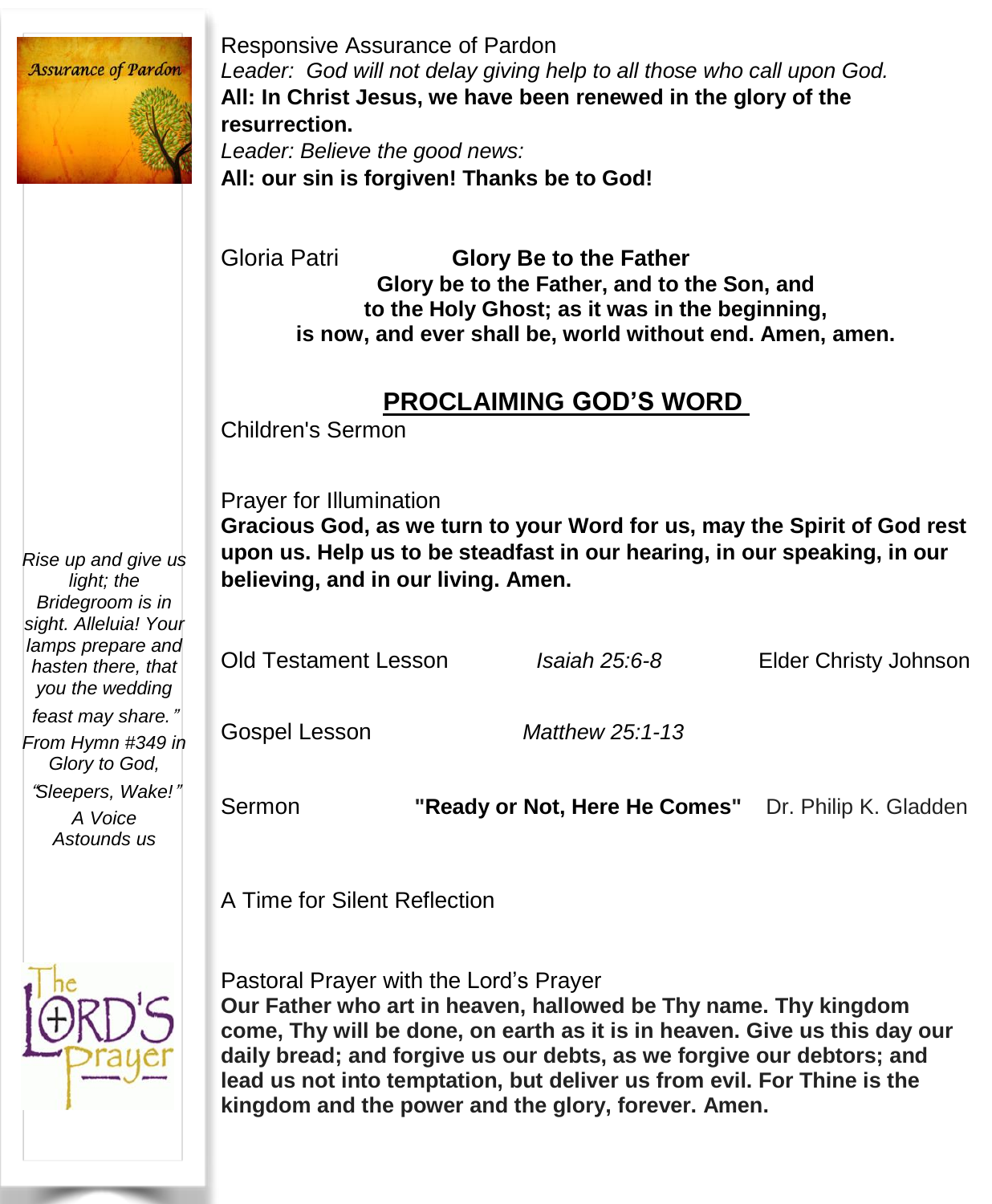### **GIVING THANKS TO GOD**

#### Presentation of Tithes and Offerings

#### Offertory *"To God Be the Glory" setting by Mark Hayes, 2012*

*Praise the Lord, praise the Lord, let the earth hear His voice. Praise the Lord, praise the Lord, let the people rejoice. Come to the Father through Jesus, the Son. Give Him the glory, great things He has done!*

#### *Doxology and Prayer of Dedication*

*Praise God from whom all blessings flow; Praise Him all creatures here below; Praise Him above ye heavenly host; Praise Father, Son, and Holy Ghost. Amen.*

The Affirmation of Faith: The Apostles' Creed **I believe in God the Father Almighty, Maker of heaven and earth. And in Jesus Christ his only Son our Lord; who was conceived by the Holy Ghost, born of the Virgin Mary, suffered under Pontius Pilate, was crucified, dead, and buried; he descended into hell; the third day he rose again from the dead; he ascended into heaven, and sitteth on the right hand of God the Father Almighty; from thence he shall come to judge the quick and the dead. I believe in the Holy Ghost; the holy catholic Church; the communion of saints; the forgiveness of sins; the resurrection of the body; and the life everlasting. Amen.**

*"Sleeper, awake! Rise from the dead, and Christ will shine on you." Ephesians 5:14, perhaps from an ancient Christian hymn*

Hymn #313 (verses 1, 3, & 4) LORD, MAKE US MORE HOLY

**"Lord, Make Us More Holy"**

**Benediction** 

Postlude

*power of the risen Christ and the hope of his coming, the church sees the promise of God's renewal of human life in society and of God's victory over all wrong." From "The Confession of 1967" of the Presbyterian Church (U.S.A.)*

*"The life, death, resurrection, and promised coming of Jesus Christ has set the pattern for the church's mission. In the*